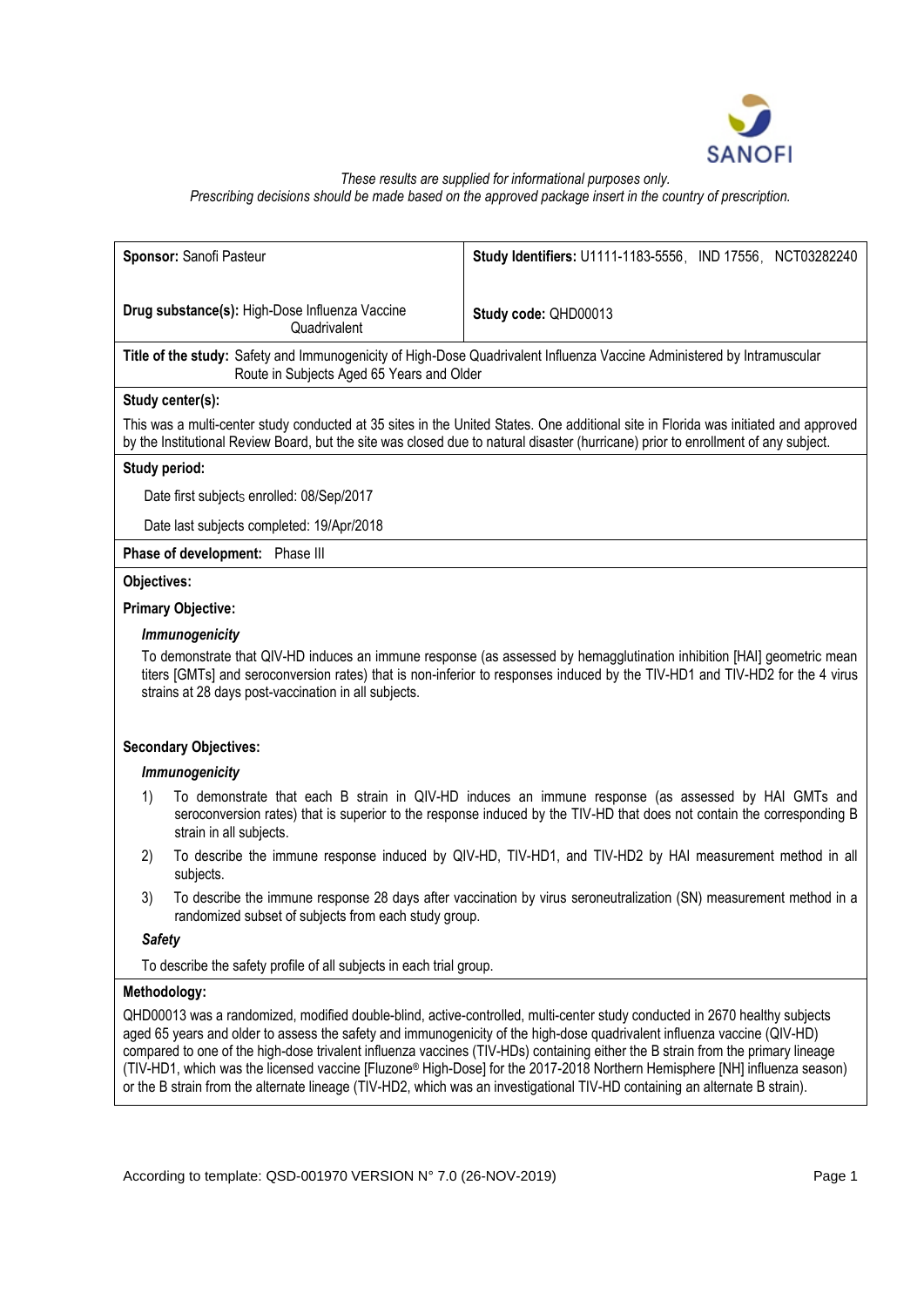

An unblinded administrator at each site administered the vaccine.

All subjects were to provide a pre-vaccination (baseline) blood sample at Day (D) 0 and a post-vaccination blood sample at Visit (V) 02 (D28 [+7 days]) for HAI testing. A randomized subset of these subjects (Expanded Immunogenicity Subset) from each group (approximately 100 subjects per study group) was selected for SN and enzyme-linked lectin assay (ELLA) testing.

Solicited reactions were collected up to 7 days after vaccination, and unsolicited adverse events (AEs) were collected up to V02, which is the active phase of the trial (V01 to V02 [D0-D28]). Serious adverse events (SAEs) and adverse events of special interest (AESIs\*) were collected throughout the trial (D0 through approximately D180 [6-month follow-up period]).

\*Note: AESIs were captured as SAEs. These included new onset of Guillain-Barré syndrome (GBS), encephalitis / myelitis (including transverse myelitis), Bell's palsy, optic neuritis, and brachial neuritis.

Interactive response technology (IRT) was used to randomly assign subjects to one of the 3 trial groups and to assign subject numbers in each of the groups. Electronic data capture (EDC) was used for the collection of data.

| Number of subjects: | Planned: 2616        |
|---------------------|----------------------|
|                     | Randomized: 2670     |
|                     | Treated: 2670        |
| Evaluated:          | Immunogenicity: 2648 |
|                     | Safety: 2670         |

#### **Diagnosis and criteria for inclusion:**

A potential subject had to meet all of the following criteria to be considered for trial enrollment:

- 1) Aged  $\geq 65$  years on the day of inclusion
- 2) Informed consent form has been signed and dated
- 3) Able to attend all scheduled visits and to comply with all trial procedures

#### **Study treatments**

**Investigational Product:** High-Dose Influenza Vaccine Quadrivalent, (Zonal Purified, Split Virus) 2017–2018 Strains (QIV-HD)

Form: Liquid; essentially clear and slightly opalescent in color

Composition: Each 0.7 mL dose of QIV-HD contained:

*Strains were based on World Health Organization (WHO) / Vaccines and Related Biological Products Advisory Committee (VRBPAC) recommendations for the 2017-2018 NH influenza season.*

#### *Active substances:*

| A/Michigan/45/2015 X-275 (H1N1) strain                                        |        | $60 \mu g$ HA                                                         |  |  |  |
|-------------------------------------------------------------------------------|--------|-----------------------------------------------------------------------|--|--|--|
| A/Hong Kong/4801/2014 (NYMC X-263B) (H3N2) strain                             |        | $60 \mu g$ HA                                                         |  |  |  |
| B/Brisbane/60/2008 strain                                                     |        | $60 \mu g$ HA                                                         |  |  |  |
| B/Phuket/3073/2013 strain                                                     |        | $60 \mu g$ HA                                                         |  |  |  |
| <b>Excipients:</b>                                                            |        |                                                                       |  |  |  |
| Buffered saline solution                                                      | volume | quantity sufficient (qs) to appropriate<br>not more than (NMT) 350 µg |  |  |  |
| Octylphenol Ethoxylate (Triton X-100 <sup>®</sup> )                           |        |                                                                       |  |  |  |
| Preservative is not used in the manufacture of QIV-HD.                        |        |                                                                       |  |  |  |
| Route of administration: Intramuscular (IM), injected into the upper arm area |        |                                                                       |  |  |  |

According to template: QSD-001970 VERSION N° 7.0 (26-NOV-2019) Page 2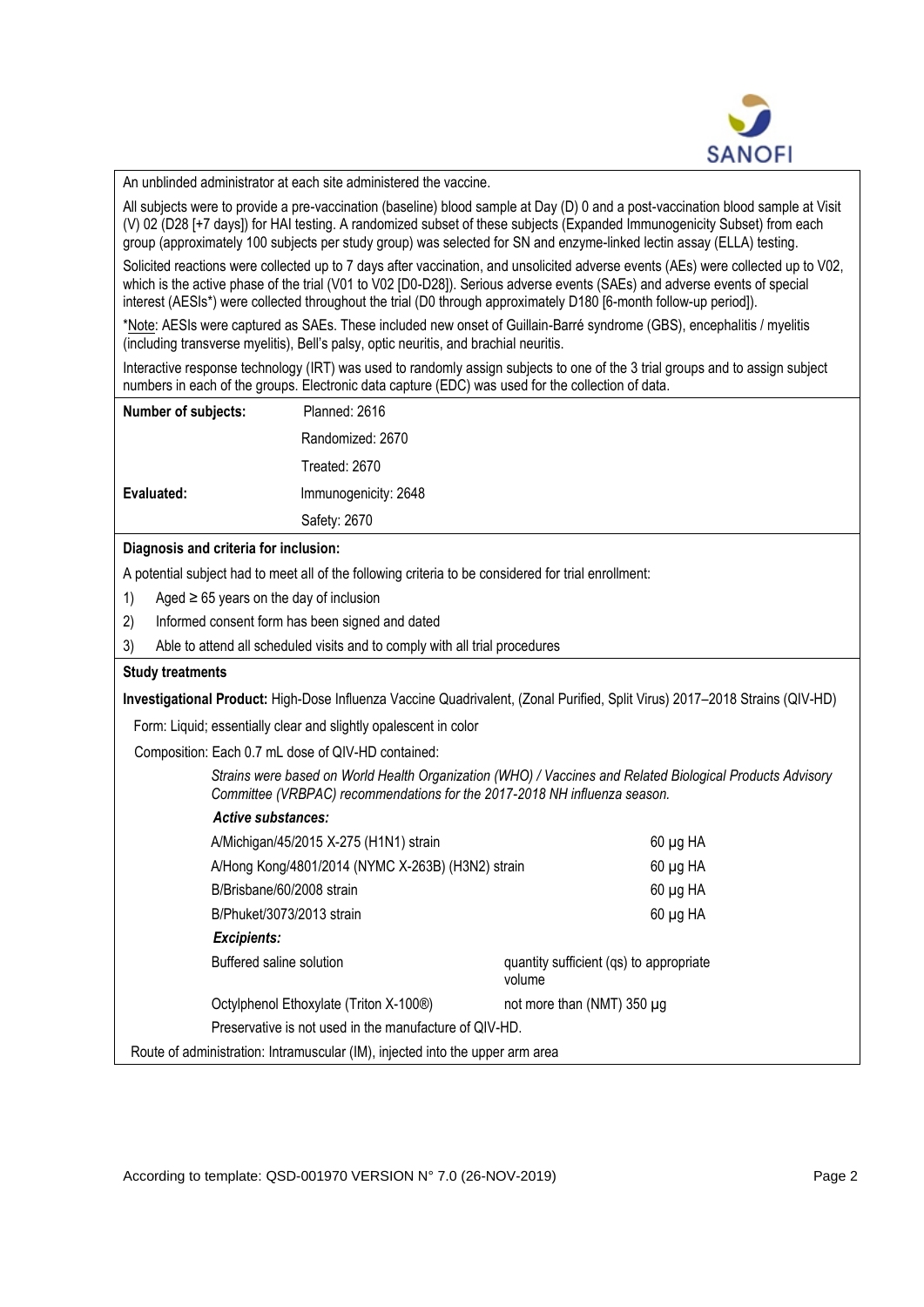

| Control product(s):                                                                                                                                    |                          |  |  |  |
|--------------------------------------------------------------------------------------------------------------------------------------------------------|--------------------------|--|--|--|
| Control product 1: High-dose trivalent inactivated influenza vaccine (licensed Fluzone® High-Dose, TIV-HD1)                                            |                          |  |  |  |
| Form: Liquid; essentially clear and slightly opalescent in color                                                                                       |                          |  |  |  |
| Composition: Each 0.5 mL dose of TIV-HD1 contained:                                                                                                    |                          |  |  |  |
| Strains were based on WHO/VRBPAC recommendations for the 2017-2018 NH influenza season.                                                                |                          |  |  |  |
| <b>Active Substances:</b>                                                                                                                              |                          |  |  |  |
| A/Michigan/45/2015 X-275 (H1N1) strain                                                                                                                 | $60 \mu g$ HA            |  |  |  |
| A/Hong Kong/4801/2014 (NYMC X-263B) (H3N2) strain                                                                                                      | 60 µg HA                 |  |  |  |
| B/Brisbane/60/2008 strain                                                                                                                              | $60 \mu g$ HA            |  |  |  |
| <b>Excipients:</b>                                                                                                                                     |                          |  |  |  |
| Buffered saline solution                                                                                                                               | qs to appropriate volume |  |  |  |
| Octylphenol Ethoxylate (Triton X-100®)                                                                                                                 | NMT 250 µg               |  |  |  |
| Preservative is not used in the manufacture of licensed TIV-HD1.                                                                                       |                          |  |  |  |
| Route of administration: IM, injected into the upper arm area                                                                                          |                          |  |  |  |
| Control product 2: High-dose trivalent inactivated influenza vaccine (Investigational TIV-High-Dose with alternate B strain, TIV-<br>HD <sub>2</sub> ) |                          |  |  |  |
| Form: Liquid; essentially clear and slightly opalescent in color                                                                                       |                          |  |  |  |
| Composition: Each 0.5 mL dose of TIV-HD2 contained:                                                                                                    |                          |  |  |  |
| Strains were based on WHO / VRBPAC recommendations for the 2017-2018 NH influenza season.                                                              |                          |  |  |  |
| <b>Active Substances:</b>                                                                                                                              |                          |  |  |  |
| A/Michigan/45/2015 X-275 (H1N1) strain                                                                                                                 | $60 \mu g$ HA            |  |  |  |
| A/Hong Kong/4801/2014 (NYMC X-263B) (H3N2) strain                                                                                                      | $60 \mu g$ HA            |  |  |  |
| B/Phuket/3073/2013 strain                                                                                                                              | 60 µg HA                 |  |  |  |
| <b>Excipients:</b>                                                                                                                                     |                          |  |  |  |
| Buffered saline solution                                                                                                                               | qs to appropriate volume |  |  |  |
| Octylphenol Ethoxylate (Triton X-100®)                                                                                                                 | NMT 250 µg               |  |  |  |
| Preservative is not used in the manufacture of TIV-HD2.                                                                                                |                          |  |  |  |
| Route of administration: IM, injected into the upper arm area                                                                                          |                          |  |  |  |
| Duration of treatment/participation: The duration of each subject's participation was approximately 6 months (D0 through<br>D <sub>180</sub> )         |                          |  |  |  |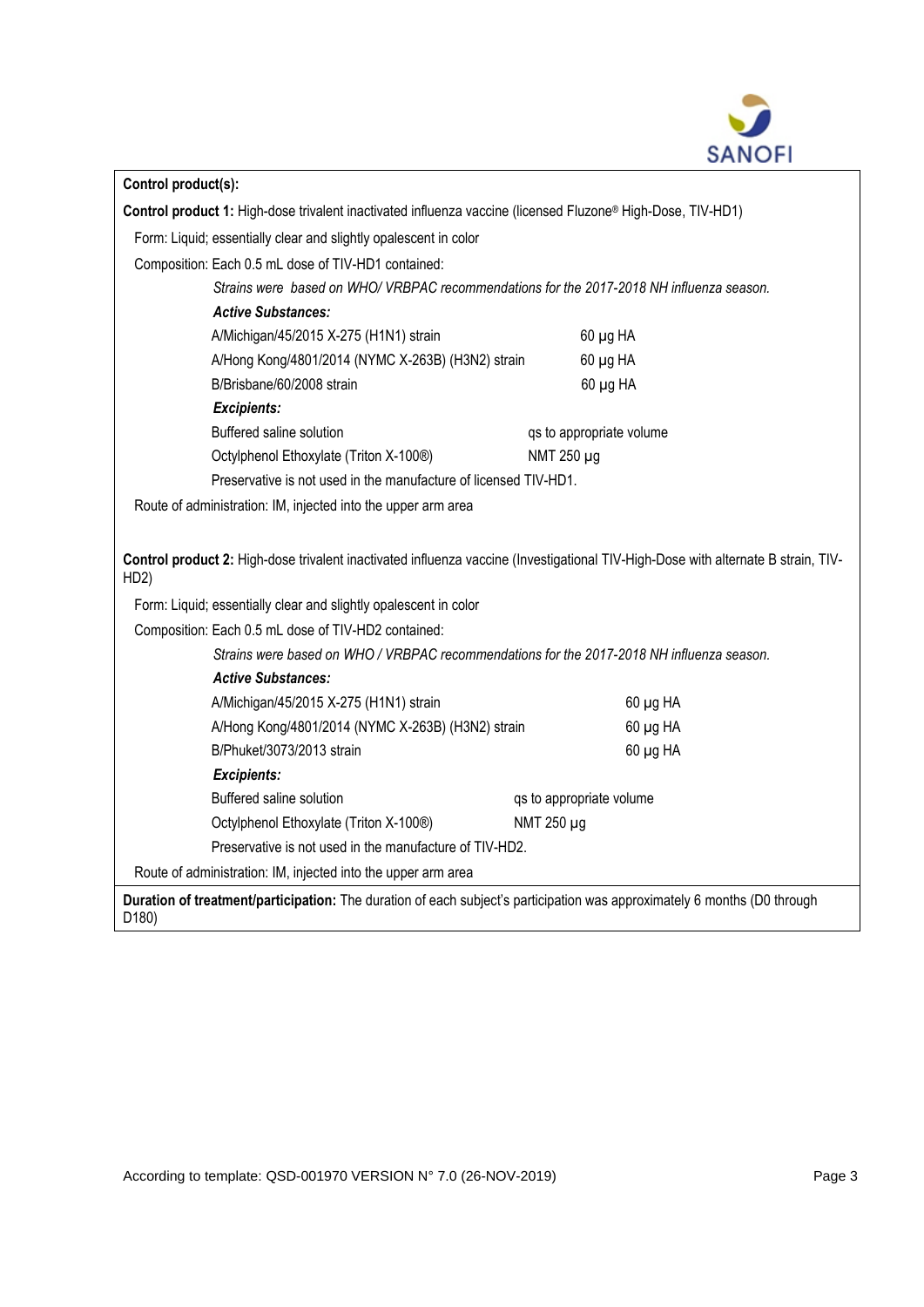

# **Criteria for evaluation:**

## **Primary Endpoints:**

## *Immunogenicity*

- HAI antibody (Ab) titers obtained on D28
- Seroconversion (titer < 10 [1/dil] at D0 and post-injection titer  $\geq$  40 [1/dil] at D28, or titer  $\geq$  10 [1/dil] at D0 and a  $\geq$  4-fold rise in titer [1/dil] at D28)

# **Secondary Endpoints:**

# *Immunogenicity Assessment by HAI (for all subjects)*

- HAI Ab titers obtained on D0 and D28
- Individual HAI titers ratio D28/D0
- Seroconversion (titer < 10 [1/dil] at D0 and post-injection titer  $\geq$  40 [1/dil] at D28, or titer  $\geq$  10 [1/dil] at D0 and a  $\geq$  4-foldrise in titer [1/dil] at D28)
- Seroprotection (titer  $\geq$  40 [1/dil]) at D0 and D28

# *Immunogenicity Assessment by SN (for the Expanded Immunogenicity Subset)*

Neutralizing Ab titers were measured for each influenza strain with the SN method in a randomly selected subset of subjects from each study group. They were obtained on D0 and D28.

- Individual neutralization test (NT) Ab titer on D0 and D28
- Individual NT Ab titer ratio (fold-rise in serum NT post-vaccination relative to D0) at D28
- Subjects with NT Ab titers  $\geq 20$  (1/dil),  $\geq 40$  (1/dil),  $\geq 80$  (1/dil) at D28
- Fold-rise in NT Ab titer [post/pre] ≥2 and ≥ 4 at D28
- Detectable NT (NT Ab titer ≥ 10 [1/dil]) at D0 and D28

# *Safety*

Safety was described for all subjects:

- Occurrence, nature (Medical Dictionary for Regulatory Activities [MedDRA] preferred term [PT]), duration, intensity, and relationship to vaccination of any unsolicited systemic AEs reported in the 30 minutes after vaccination.
- Occurrence, time to onset, number of days of occurrence, intensity, action taken, and whether the reaction led to early termination from the trial, of solicited (prelisted in the subject's diary card and Case Report Book [CRB]) injection site reactions and systemic reactions occurring up to 7 days after vaccination.
- Occurrence, nature (MedDRA PT), time to onset, duration, intensity, relationship to vaccination (for systemic AEs only), and whether the event led to early termination from the trial, of unsolicited AEs up to 28 days after vaccination.
- Occurrence, nature (MedDRA PT), time to onset, seriousness criteria, relationship to vaccination, outcome, and whether the SAE led to early termination from the trial, of SAEs throughout the trial.
- Occurrence, nature (MedDRA PT), and relationship to vaccination of AESIs throughout the trial.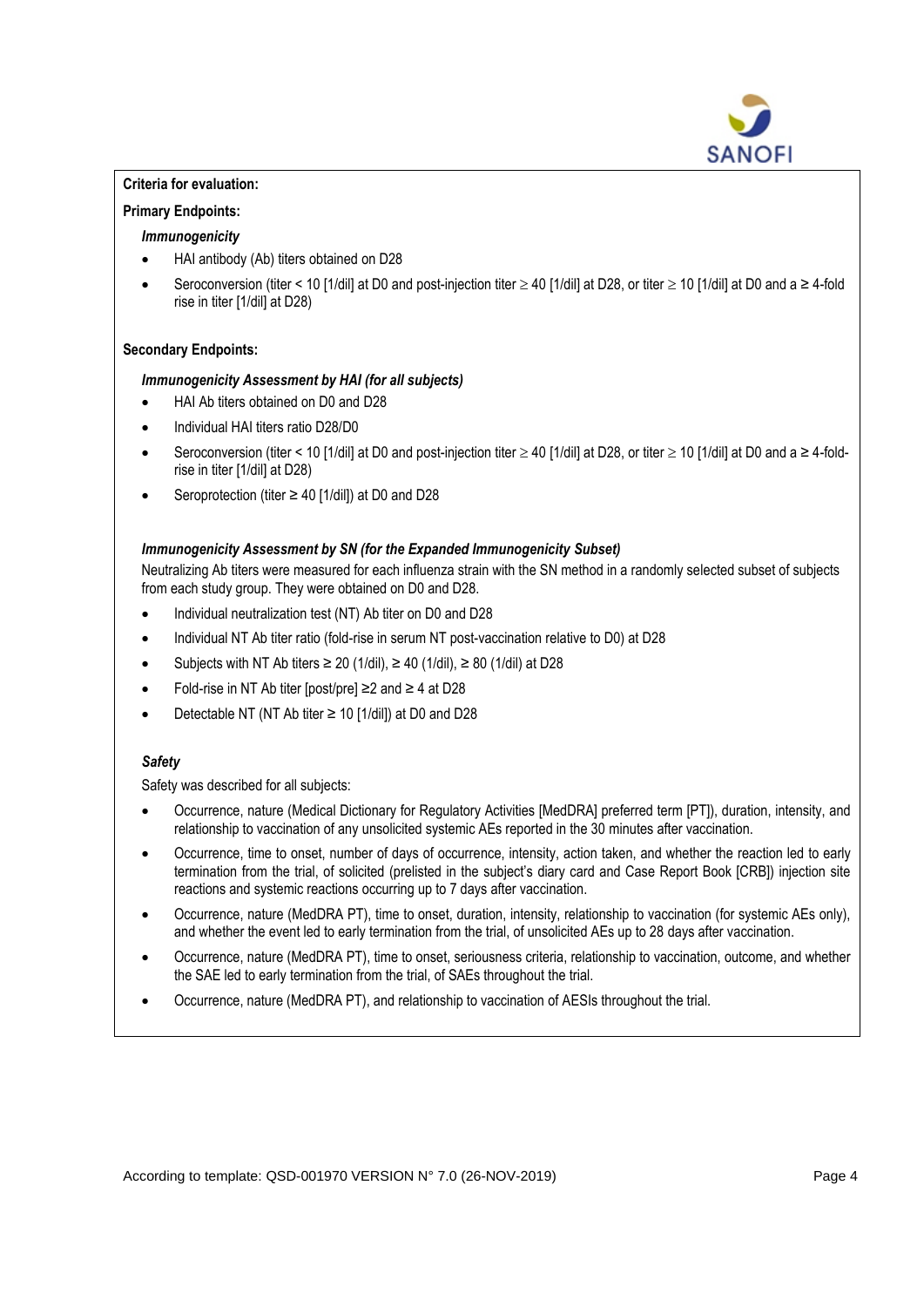

## **Statistical methods:**

The statistical analyses were performed in 2 steps:

The first step was the analysis of the main HAI immunogenicity and safety results obtained on data collected within approximately 28 days following vaccination (from D0 to V02). The study blind was broken at that time.

The second step was assessing the remaining objectives of the study.

No statistical adjustment for the interim analysis was necessary because there were no planned repeat analyses of the same hypotheses.

The Per-protocol Analysis Set (PPAS) and Full Analysis Set (FAS) was used for the immunogenicity analyses. The Safety analysis set (SafAS) was used for all safety analyses.

For the purposes of the statistical methods section, the 4 virus strains in the QIV-HD trial groups and the TIV-HD trial groups was labeled as follows:

| A/Michigan/45/2015 (H1N1) strain    | А1 |
|-------------------------------------|----|
| A/Hong Kong/4801/2014 (H3N2) strain | A2 |
| B/Brisbane/60/2008 strain           | R1 |
| B/Phuket/3073/2013 strain           | R2 |

## *Primary Objective*

### *Non-inferiority of QIV-HD to TIV-HD1 and/or TIV-HD2*

The immunogenicity of QIV-HD was compared to that of TIV-HD1 and / or TIV-HD2. For each A strain, the comparison was made with the pooled TIV-HD groups. For each B strain, the comparison was made with the TIV-HD group containing the corresponding B strain.

For each strain, a non-inferiority approach was used to compare the post-vaccination GMTs and the seroconversion rates between the groups using a 1-sided Type I error rate of 0.025 with the given individual hypothesis:

$$
H_0^s: \frac{GMT_{QIV-HD}^s}{GMT_{TIV-HD}^s} \le \frac{1}{1.5}
$$
  
\n
$$
\Leftrightarrow log_{10}(GMT_{QIV-HD}^s) - log_{10}(GMT_{TIV-HD}^s) \le -log_{10}(1.5)
$$
  
\n
$$
H_A^s: \frac{GMT_{QIV-HD}^s}{GMT_{TIV-HD}^s} > \frac{1}{1.5}
$$
  
\n
$$
\Leftrightarrow log_{10}(GMT_{QIV-HD}^s) - log_{10}(GMT_{TIV-HD}^s) > -log_{10}(1.5)
$$

 $H_0^s: \pi_{OIV-HD}^s - \pi_{TIV-HD}^s \leq -0.1$ 

 $H_A^s$ :  $\pi_{OIV-HD}^s - \pi_{TIV-HD}^s > -0.1$ 

with:

s: strain in {A1, A2, B1 and B2}

If s in {A1 and A2}, TIV-HD represents the pooled TIV-HD1 and TIV-HD2 groups

If s = B1, TIV-HD represents the TIV-HD1 group

If s = B2, TIV-HD represents the TIV-HD2 group

 $\pi$ : The seroconversion rate

The statistical methodology was based on the use of the 2-sided 95% confidence intervals (CIs) of the ratio of post-vaccination GMTs and difference in seroconversion rates between QIV-HD and TIV-HD groups. The 95% CIs was calculated by normal approximation of log-transformed titers for GMTs and by the Newcombe-Wilson score method without continuity correction for

According to template: QSD-001970 VERSION N° 7.0 (26-NOV-2019) Page 5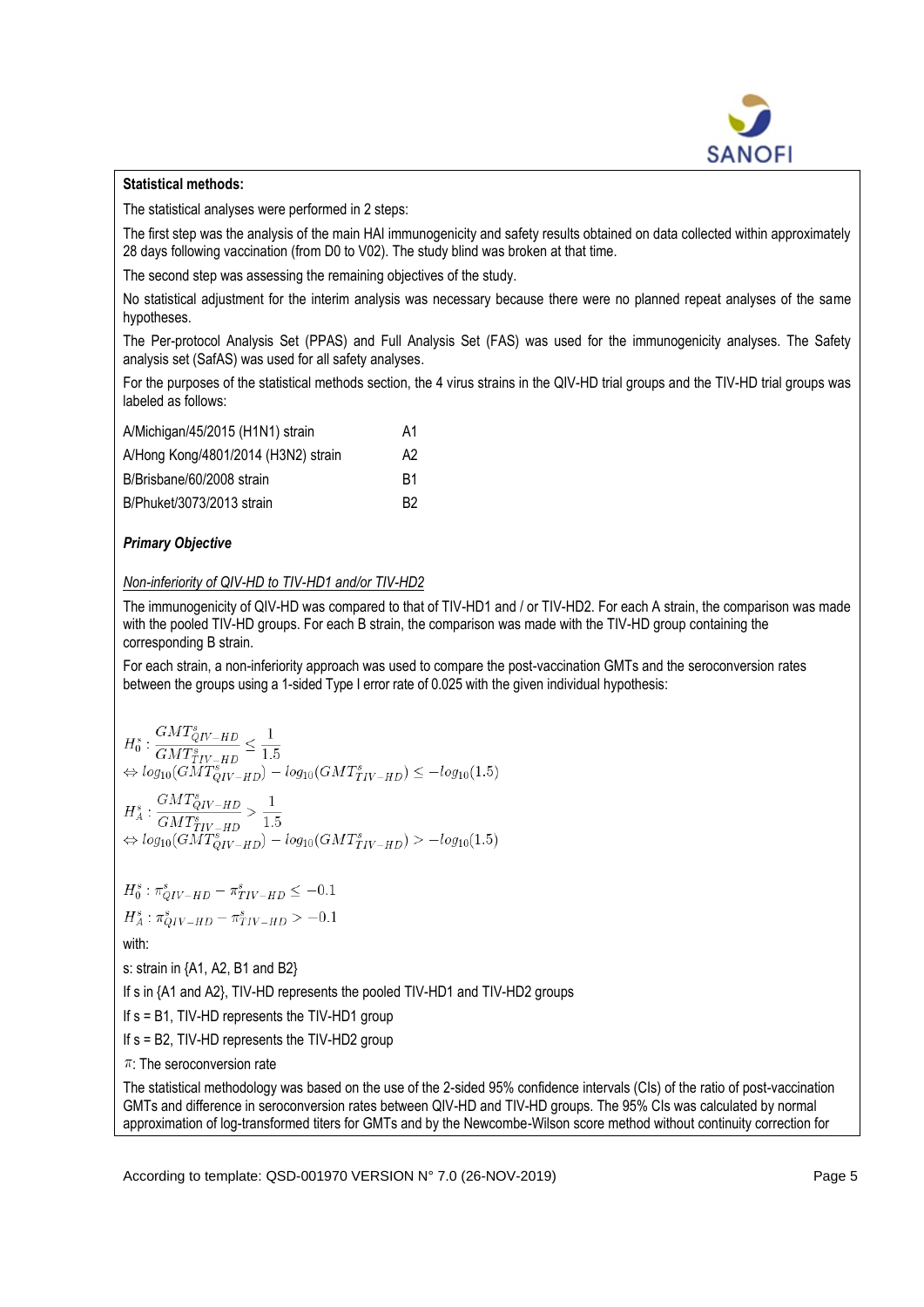

seroconversion rates. The margins used for hypothesis testing were 1.5 for GMTs and 10% for seroconversion rates to demonstrate non-inferiority.

The non-inferiority objective was achieved only if it was demonstrated for 4 strains and for both GMTs and seroconversion rates. Analyses were performed for both FAS and PPAS, but the conclusion was made from PPAS results.

A sensitivity analysis was performed with adjustment on the pre-vaccination HAI titers.

# *Secondary Objectives*

**Immunogenicity** 

*Superiority of QIV-HD to TIV-HD1 or TIV-HD2* 

The superiority analyses was to be demonstrated in all subjects. For each B strain, the immunogenicity of QIV-HD was compared to that of TIV-HD group which does not contain the corresponding B strain.

A superiority approach was used to compare post-vaccination GMTs and seroconversion rates between groups using a 1-sided test with Type I error rate of 0.025 following the individual hypotheses:

 $\begin{array}{l} H_0^s: \frac{GMT^s_Q_{UV-HD}}{GMT^s_{TIV-HD}} \leq 1.5 \\ \Leftrightarrow \log_{10}(GMT^s_{QIV-HD}) - \log_{10}(GMT^s_{TIV-HD}) \leq \log_{10}(1.5) \end{array}$ 

 $\begin{array}{l} H_A^s: \frac{GMT^s_{QIV-HD}}{GMT^s_{QIV-HD}}>1.5 \\ \Leftrightarrow log_{10}(GMT^s_{QIV-HD})-log_{10}(GMT^s_{TIV-HD})>log_{10}(1.5) \end{array}$ 

$$
H_0^s: \pi_{QIV-HD}^s - \pi_{TIV-HD}^s \leq 0.1
$$

 $H_A^s : \pi_{QIV-HD}^s - \pi_{TIV-HD}^s > 0.1$ 

with:

s: strain in {B1 and B2}

If s = B1, TIV-HD represents the TIV-HD2 group

If s = B2, TIV-HD represents the TIV-HD1 group

 $\pi$ : The seroconversion rate

The statistical methodology was based on the use of the 2-sided 95% CI of the ratio of post-vaccination GMTs and difference in seroconversion rates between the QIV-HD group and TIV-HD group. The 95% CIs were calculated using normal approximation of log-transformed titers for GMTs and using the Newcombe-Wilson score method without continuity correction for seroconversion rates. For each strain, the 2-sided 95% CI should lie above 1.5 for GMTs and above 10% for seroconversion rates.

The superiority objective was achieved if the superiority was demonstrated for both B strains and for both GMTs and seroconversion rates. Analyses were performed for both FAS and PPAS but the conclusion was made from FAS results.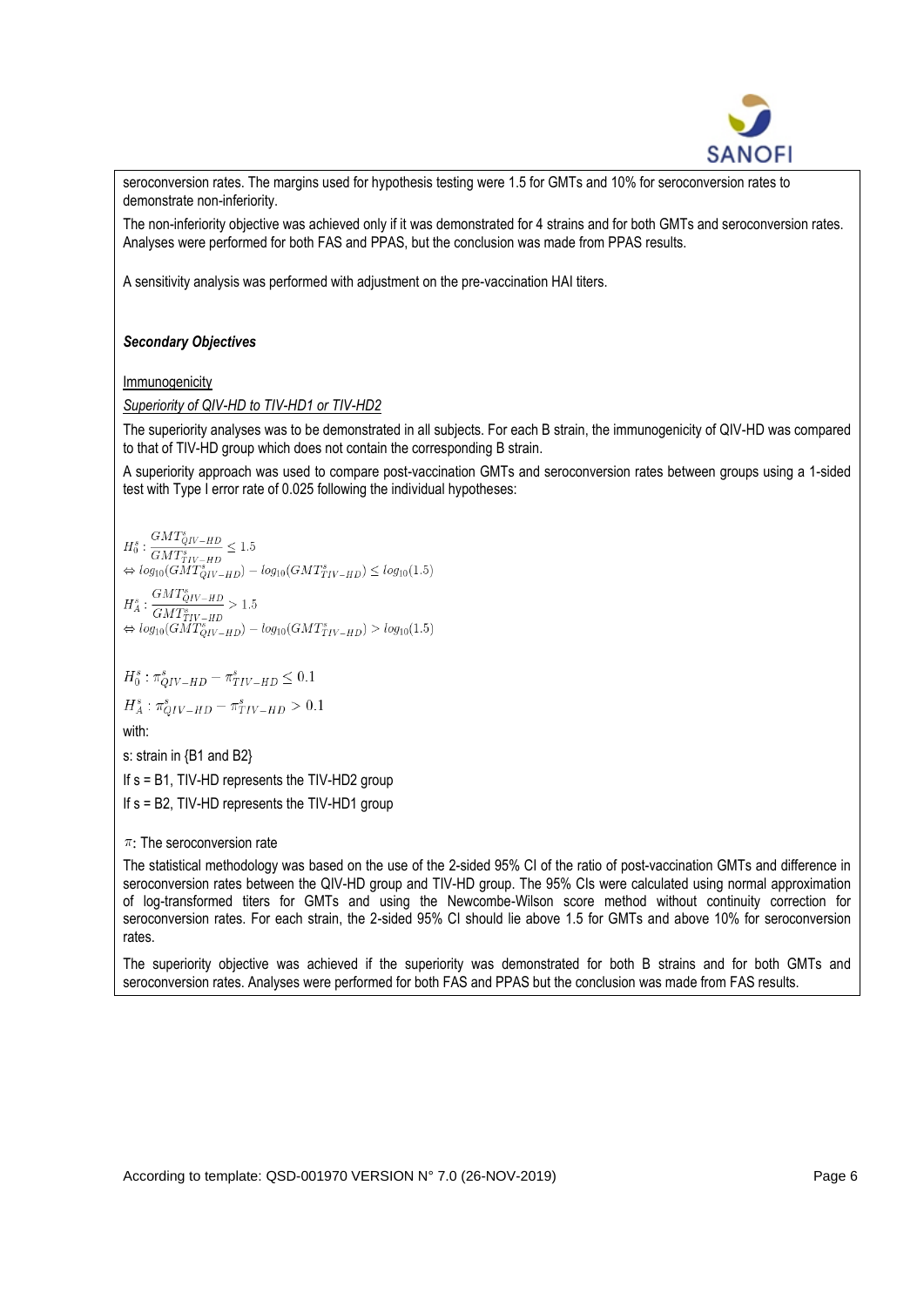

#### **Summary:**

### *Disposition of Participants*

The active phase of this study (V01 to V02 [D0-D28]) was conducted in 35 centers in the United States. The first subject in this study was enrolled on 08 September 2017 and the last subject visit occurred on 02 November 2017. A 6-month follow up telephone call was performed between 06 March 2018 and 19 April 2018. The duration of the active phase was 71 days with a mean duration of subject participation during this time period of 30.9 days. The total study duration was 224 days with a mean duration of subject participation of 183 days.

A total of 2670 subjects were enrolled in the study and randomized to one of the 3 groups: QIV-HD group (1777 subjects), TIV-HD1 group (443 subjects), or TIV-HD2 group (450 subjects). In addition, a total of 318 subjects were randomized to the expanded immunogenicity subset: 106, 105, and 107 subjects from the QIV-HD, TIV-HD1, and TIV-HD2 groups, respectively. Of the 318 randomized subjects, 303 subjects were included in the expanded immunogenicity subset.

For all subjects enrolled, 99.7% met all inclusion criteria and did not meet any of the exclusion criteria.

All subjects were vaccinated and received the correct vaccine according to the group which they were randomized.

Out of the 2670 randomized subjects, 16 (0.6%) subjects did not complete the study: 10 (0.6%), 3 (0.7%), and 3 (0.7%) subjects in the QIV-HD, TIV-HD1, and TIV-HD2 groups, respectively. Two subjects each in the QIV-HD group and the TIV-HD1 group withdrew due to an AE. Other reasons for discontinuation were lost to follow-up (3 subjects in the QIV-HD group), protocol deviation (4, 1, and 2 subjects in the QIV-HD, TIV-HD1, and TIV-HD2 groups, respectively), and voluntary withdrawal by subject not due to an AE (1 subject each in the QIV-HD and TIV-HD2 groups).

# *Data Sets Analyzed*

The PPAS consisted of 2533 (94.9%) subjects randomized as follows: 1680 (94.5%), 423 (95.5%), and 430 (95.6%) subjects in QIV-HD, TIV-HD1, and TIV-HD2, respectively.

The FAS consisted of 2648 (99.2%) subjects randomized as follows: 1763 (99.2%), 439 (99.1%), and 446 (99.1%) subjects in QIV-HD, TIV-HD1, and TIV-HD2, respectively.

The expanded immunogenicity subset consisted of 303 (11.3%) subjects randomized as follows: 102 (5.7%), 102 (23.0%), 99 (22.0%) subjects in QIV-HD, TIV-HD1, and TIV-HD2, respectively.

All 2670 randomized subjects were vaccinated and, therefore, were included in the SafAS as follows: 1777, 443, and 450 subjects in QIV-HD, TIV-HD1, and TIV-HD2, respectively. The numbers and percentages of subjects with injection site reactions data was the same as for subjects with systemic reactions data: 1768 (99.5%), 440 (99.3%), and 449 (99.8%) subjects in QIV-HD, TIV-HD1, and TIV-HD2, respectively.

### *Demographic and Baseline Characteristics*

Overall, there were fewer male than female subjects in the PPAS, with a total of 1066 (42.1%) male and 1467 (57.9%) female subjects. The distribution of fewer males than females was also observed across each study group.

Overall, the mean age was 73.0 years (range: 65.0; 100.0 years). The mean ages were comparable across all study groups.

The overall percentage of subjects between the ages of 65 to < 75 years was higher than the percentage of subjects  $\geq$  75 years of age (64.5% and 35.5%, respectively). The distribution of both age ranges was similar between all study groups.

Most subjects in the study were White (90.7%), followed by Black or African American subjects (7.2%). All other races were each represented by ≤ 0.7% of subjects. The majority of subjects were not Hispanic or Latino (97.0%).

### *Medical History*

A total of 1470 (55.1%) of all randomized subjects had at least one pre-specified medical history reported, most of which 1245 (46.6%) were ongoing at inclusion. Medical history data were similar across all study groups.

### *Influenza Vaccination History*

Seasonal influenza vaccination history data for subjects in the PPAS from the year previous to this study (ie, since 01 August 2016) are presented. In the PPAS, a total of 1881 (74.3%) subjects received influenza vaccination in the previous year. Previous influenza vaccination data were similar across all study groups.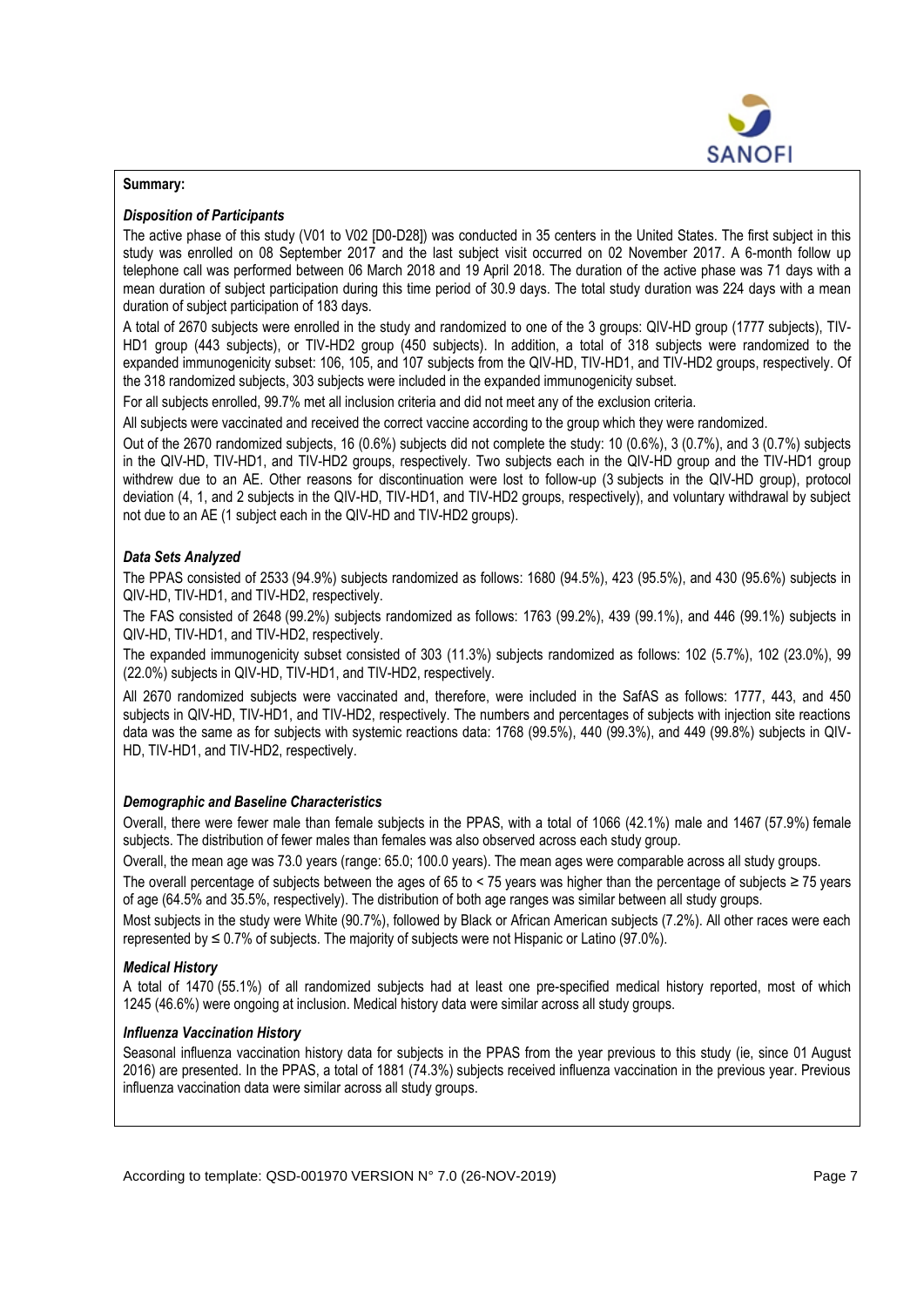

### *Concomitant Medications*

A total of 2010 (75.3%) subjects were taking protocol-defined, reportable concomitant medications. Most of the subjects (1936 [72.5%]) were still taking reportable concomitant medications at the end of the study.

### **Primary objective:**

### *Non-inferiority*

For the A strains, the primary objective was evaluated using pooled data from TIV-HD1 and TIV-HD2. For each of the B strains, the primary objective was evaluated based on the TIV-HD groups that contain the corresponding B strain.

The primary objective of non-inferiority of QIV-HD to TIV-HD as assessed by GMTs and seroconversion rates was met as the lower limit of the 95% CI was above 0.667 for the ratio of GMTs and above -10% for the differences of seroconversion rates for all influenza strains.

For the A/H1N1 strain, the GMTs of QIV-HD and TIV-HD pooled were 312 and 374, respectively. The GMT ratio was 0.83; and the lower limit of the 95% CI was 0.744, which is above the pre-established non-inferiority threshold of 0.667. The seroconversion rates for QIV-HD and TIV-HD pooled were 50.4% and 53.7%, respectively. The percent difference for the seroconversion rates was -3.27%; and the lower limit of the 95% CI was -7.37%, which is above the pre-established threshold of -10%.

For the A/H3N2 strain, The GMTs of QIV-HD and TIV-HD pooled were 563 and 594, respectively. The GMT ratio was 0.95; and the lower limit of the 95% CI was 0.842, which is above the pre-established non-inferiority threshold of 0.667. The seroconversion rates for the QIV-HD and TIV-HD pooled were 49.8% and 50.5%, respectively. The percent difference for the seroconversion rates was -0.71%; and the lower limit of the 95% CI was -4.83%, which is above the pre-established threshold of -10%.

For the B/Brisbane/60/2008 strain, The GMTs of QIV-HD and TIV-HD1 were 516 and 476, respectively. The GMT ratio was 1.08; and the lower limit of the 95% CI was 0.958, which is above the pre-established non-inferiority threshold of 0.667. The seroconversion rates for QIV-HD and TIV-HD1 were 36.5% and 39.0%, respectively. The percent difference for the seroconversion rates was -2.41%; and the lower limit of the 95% CI was -7.66%, which is above the pre-established threshold of -10%.

For the B/Phuket/3073/2013 strain, The GMTs of QIV-HD and TIV-HD2 were 578 and 580, respectively. The GMT ratio was 1.00; and the lower limit of the 95% CI was 0.881, which is above the pre-established non-inferiority threshold of 0.667. The seroconversion rates for QIV-HD and TIV-HD2 were 46.6% and 48.4%, respectively. The percent difference for the seroconversion rates was -1.75%; and the lower limit of the 95% CI was -7.04%, which is above the pre-established threshold of -10%.

In addition, a sensitivity analysis using GMTs at V02 after vaccination adjusted for the baseline showed similar results for the PPAS and FAS and also demonstrated non-inferiority. For the A/H1N1 strain, the 95% CI of the GMT ratio did not include 1, but the 95% CI of the difference in seroconversion rates includes 0. The slight difference shown by the A/H1N1 strain's GMT ratio between QIV-HD and TIV-HD is not considered clinically relevant as the lower bound of the 95% CI remained above the noninferiority margin.

### **Secondary objectives:**

### *Secondary Objective 1: Superiority*

The secondary objective of demonstrating that each B strain in QIV-HD induces an immune response (as assessed by HAI GMTs and seroconversion rates) that is superior to the response induced by the TIV-HD that does not contain the corresponding B strain in all subjects was met as the lower limit of the 95% CI was above 1.5 for the ratios of GMTs and above 10% for the seroconversion rates for both B influenza strains.

The B/Brisbane/60/2008 GMTs of QIV-HD and TIV-HD2 were 515 and 253, respectively. The GMT ratio was 2.03; and the lower limit of the 95% CI was 1.802, which is above the pre-established superiority threshold of 1.5.

The B/Phuket/3073/2013 GMTs of QIV-HD and TIV-HD1 were 573 and 280, respectively. The GMT ratio was 2.04; and the lower limit of the 95% CI was 1.804, which is above the pre-established superiority threshold of 1.5.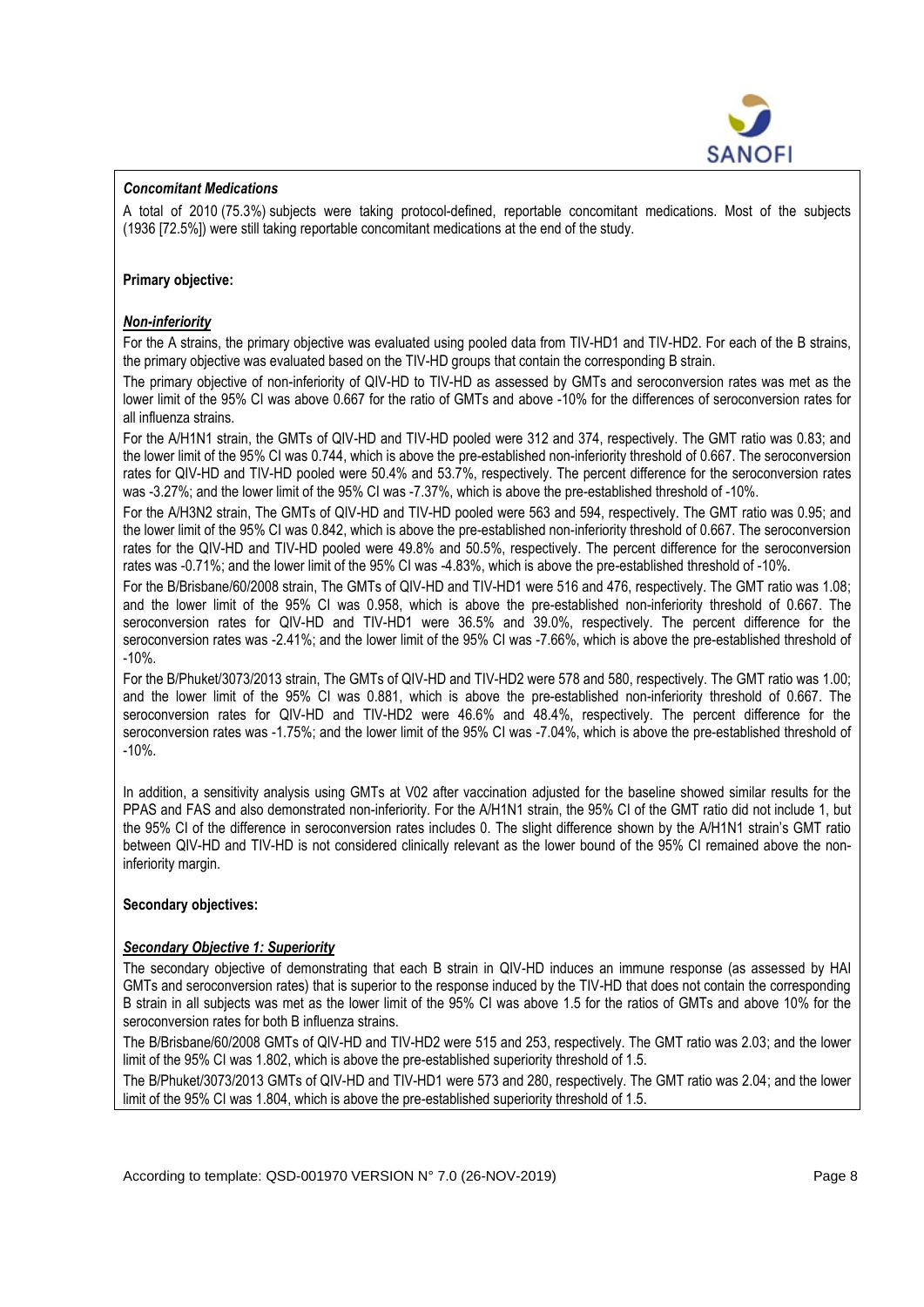

The B/Brisbane/60/2008 seroconversion rates for QIV-HD and TIV-HD2 were 36.3% and 15.5%, respectively. The percent difference in seroconversion rates was 20.78%; and the lower limit of the 95% CI was 16.5%, which is above the pre-established superiority threshold of 10%.

The B/Phuket/3073/2013 seroconversion rates for QIV-HD and TIV-HD1 were 46.7% and 17.4%, respectively. The percent difference was 29.27%; and the lower limit of the 95% CI was 24.78%, which is above the pre-established superiority threshold of 10%.

In addition, a sensitivity analysis using GMTs at V02 after vaccination adjusted for the baseline showed similar results for the PPAS and FAS and also demonstrated superiority.

## *Secondary Objective 2: Descriptive Analysis of the Immune Response by HAI Measurement Method*

## *HAI GMTs at V01 (Pre-vaccination)*

At baseline, GMTs were similar between the QIV-HD, TIV-HD1, TIV-HD2, and TIV-HD pooled groups for all the strains. Results were similar in the FAS.

## *HAI GMTs at V02 post-vaccination*

At V02 post-vaccination, GMTs for the A/H1N1 strain increased as compared to baseline GMTs and were similar between the QIV-HD, TIV-HD1, TIV-HD2, and TIV-HD pooled groups: 312, 387, 362, and 374, respectively.

At V02 post-vaccination, GMTs for the A/H3N2 strain increased as compared to baseline GMTs and were similar between the QIV-HD, TIV-HD1, TIV-H2, and TIV-HD pooled groups: 563, 588, 600, and 594, respectively.

At V02 post-vaccination, GMTs for the B/Brisbane strain were similar between the QIV-HD and TIV-HD1 groups, but the GMTs for the QIV-HD group were higher than for the TIV-HD2 group: 516 for the QIV-HD group, 476 for the TIV-HD1 group, and 253 for the TIV-HD2 group.

At V02 post-vaccination, GMTs for the B/Phuket strain were similar between the QIV-HD and TIV-HD2 groups but the GMTs for the QIV-HD group were higher than for the TIV-HD1 group: 578 for the QIV-HD group, 580 for the TIV-HD2 group, and 282 for the TIV-HD1 group.

Results were similar in the FAS.

*HAI geometric mean titer ratios (GMTRs) (geometric mean of individual titer ratios of post-vaccination/pre-vaccination)*

At V02 post-vaccination, GMTRs were similar between QIV-HD, TIV-HD1, TIV-HD2, and TIV-HD pooled for the 2 common influenza A strains with GMTRs ranging from 4.38 (95% CI: 4.11; 4.66) to 5.57 (95% CI: 4.85; 6.39) for the A/H1N1 strain and 4.65 (95% CI: 4.35; 4.98) to 4.94 (95% CI: 4.32; 5.65) for the A/H3N2 strain.

At V02 post-vaccination, the GMTR for the QIV-HD and TIV-HD1 groups for the B/Brisbane/60/2008 influenza strain were similar, but the GMTR for the QIV-HD group was higher than that for the TIV-HD2 group: GMTR for QIV-HD was 3.17 (95% CI: 2.99; 3.35), GMTR for TIV-HD1 was 3.35 (95% CI: 2.99; 3.76), and GMTR for TIV-HD2 was 1.65 (95% CI: 1.52; 1.78).

At V02 post-vaccination, the GMTR for the QIV-HD and TIV-HD2 groups for the B/Phuket/3073/2013 influenza strain were similar, but the GMTR for the QIV-HD group was higher than that for the TIV-HD1 group: GMTR for QIV-HD was 3.82 [95% CI: 3.62; 4.03), GMTR for TIV-HD1 was 1.86 [95% CI: 1.73; 2.02), and GMTR for TIV-HD2 was 3.82 [95% CI: 3.43; 4.24). Results were similar in the FAS.

# *Seroconversion Rates*

Seroconversion is defined as a titer < 10 (1/dil) at D0 and post-injection titer ≥ 40 (1/dil) at D28, or HAI titer ≥ 10 (1/dil) at D0 and a ≥4-fold rise in HAI titer (1/dil) at D28.

At V02 post-vaccination, the seroconversion rates were similar between QIV-HD, TIV-HD1, TIV-HD2, and TIV-HD pooled for the A/H1N1 influenza strain. The seroconversion rates were 50.4% (95% CI: 48.0, 52.8) for QIV-HD, 56.2% (95% CI: 51.3, 61.0) for TIV-HD1, 51.2% (95% CI: 46.3, 56.0) for TIV-HD2, and 53.7% (95% CI: 50.2, 57.1) for TIV-HD pooled.

At V02 post-vaccination, the seroconversion rates were similar between QIV-HD, TIV-HD1, TIV-HD2, and TIV-HD pooled for the A/H3N2 influenza strain. The seroconversion rates were 49.8% (95% CI: 47.3, 52.2) for QIV-HD, 52.9% (95% CI: 48.0, 57.7) for TIV-HD1, 48.1% (95% CI: 43.3, 53.0) for TIV-HD2, and 50.5% (95% CI: 47.1, 53.9) for TIV-HD pooled.

At V02 post-vaccination, the seroconversion rate for the QIV-HD and TIV-HD1 groups for the B/Brisbane/60/2008 influenza strain were similar, but the seroconversion rate for the QIV-HD group was higher than that for the TIV-HD2 group: seroconversion rate for QIV-HD was 36.5% (95% CI: 34.2, 38.9), seroconversion rate for TIV-HD1 was 39.0% (95% CI: 34.3, 43.8), and seroconversion rate for TIV-HD2 was 15.2% (95% CI: 11.9, 18.9).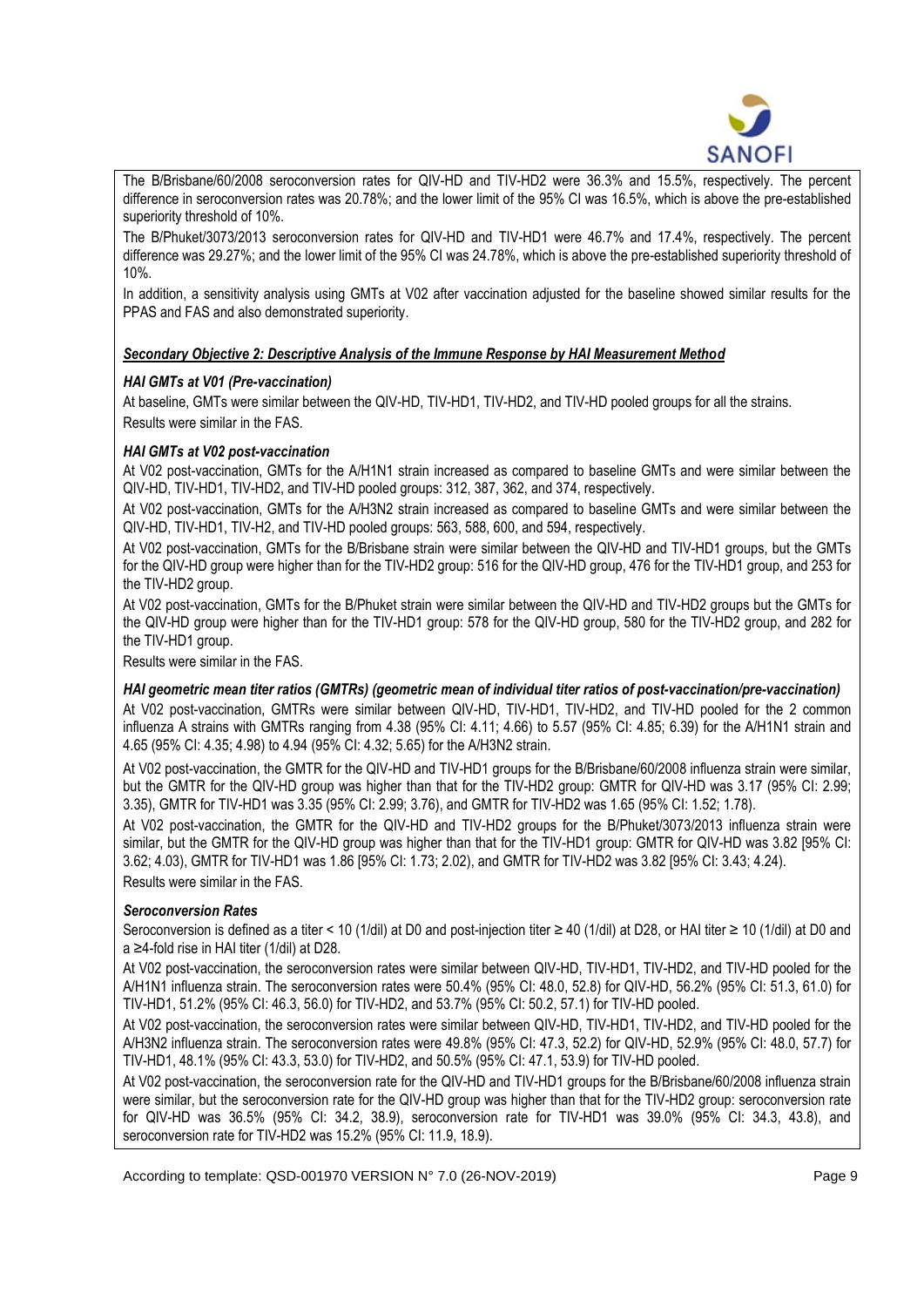

At V02 post-vaccination, the seroconversion rate for the QIV-HD and TIV-HD2 groups for the B/Phuket/3073/2013 influenza strain were similar, but the seroconversion rate for the QIV-HD group was higher than that for the TIV-HD1 group: seroconversion rate for QIV-HD was 46.6% (95% CI: 44.2, 49.0), seroconversion rate for TIV-HD2 was 48.4% (95% CI: 43.5, 53.2), and seroconversion rate for TIV-HD1 was 17.6% (95% CI: 14.1, 21.6).

Results were similar in the FAS.

### *Seroprotection*

At V01, the percentage of subjects with seroprotection titer of ≥ 1:40 were comparable between all study groups for the 2 common influenza A strains and the B strains.

For the A/H1N1 strain, the percentages of seroprotection were 69.4%, 67.9%, and 70.1% for the QIV-HD, TIV-HD1, and TIV-HD2 groups, respectively. For the A/H3N2 strain, the percentages of seroprotection were 77.4%, 78.1%, and 77.8% for the QIV-HD, TIV-HD1, and TIV-HD2 groups, respectively.

For the B/Brisbane strain, the percentages of seroprotection were 88.9%, 87.9%, and 88.8% for the QIV-HD, TIV-HD1, and TIV-HD2 groups, respectively. For the B/Phuket strain, the percentages of seroprotection were 89.6%, 88.1%, and 90.9% for the QIV-HD, TIV-HD1, and TIV-HD2 groups, respectively.

At V02 post-vaccination, the percentages of subjects who were seroprotected were higher than the percentage of subjects who were seroprotected at baseline for the 2 common influenza A strains and the B strains.

For the QIV-HD, TIV-HD1, and TIV-HD2 groups, the percentages of subjects who achieved seroprotection were 95.1%, 96.7%, and 95.6% against the A/H1N1 strain, respectively; 96.9%, 96.9%, and 96.7% against the A/H3N2 strain, respectively; 99.0%, 99.1%, and 96.5% against the B/Brisbane strain, respectively; and 99.3%, 96.7%, and 99.1% against the B/Phuket strain, respectively.

Similar results were seen in the FAS.

### *Immunogenicity by Covariate Factors*

## *Age*

The GMTs at V02 (post-vaccination) and seroconversion rates for subjects ≥ 75 years of age tended to be lower compared with subjects 65 to < 75 years of age for all strains except for B/Brisbane's results in the TIV-HD2 group (since B/Brisbane was not included in the TIV-HD2) and for B/Phuket's results in the TIV-HD1 group (since TIV-HD1 does not contain B/Phuket). In general, the seroprotection rates at baseline and at V02 (post-vaccination) are similar in all study groups for both age subgroups.

### *Sex*

In general, the post-vaccination GMTs and seroconversion rates were numerically higher in female than male subjects for any strain. The seroprotection rates were similar between male and female subjects in any study group for any strain.

### *Race*

In general, the post-vaccination GMTs and seroconversion rates were numerically higher in non-Caucasian subjects compared with Caucasian subjects.

# *Previous Influenza Vaccination Status*

In general, the GMTs at V02 (post-vaccination) and the seroconversion rates tended to be higher in subjects with no history of previous influenza vaccination the prior year compared with subjects with a history of an influenza vaccination the prior year. Almost all of the subjects (94.2% or higher) reached seroprotection at V02 regardless of the previous influenza vaccination status.

### *Baseline Seropositivity Status (Ab titer ≥ 1:10)*

The number of subjects who were seronegative at baseline was low and thus no conclusions can be made. The post-vaccination GMTs and seroprotection rates were lower for subjects who were seronegative at baseline in any group for any strain. However, the seroconversion rates were higher for subjects who were seronegative at baseline in any group for any strain.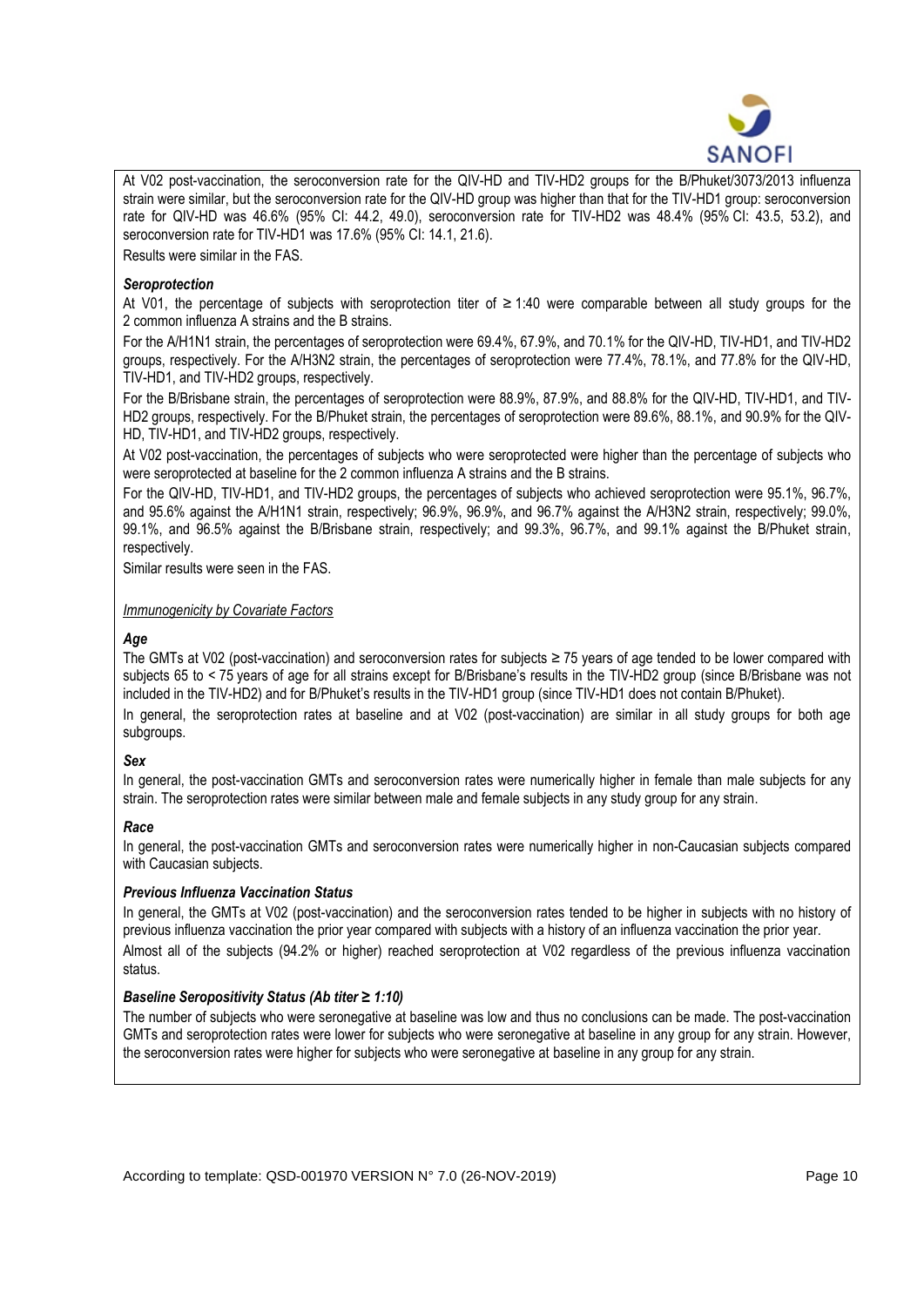

#### *Secondary Objective 3: Descriptive Analysis of the Immune Response by SN Measurement Method*

### *GMTs at V01 (Baseline)*

At baseline, the GMTs were similar between QIV-HD, TIV-HD1, TIV-HD2, and TIV-HD pooled for the 2 common influenza A strains with GMTs ranging from 412 to 427 for the A/H1N1 strain and 497 to 593 for the A/H3N2 strain. GMTs were also similar for all the groups for the 2 B strains, ranging from 430 to 458 for the B/Brisbane strain and 155 to 192 for the B/Phuket strain.

#### *GMTs at V02 Post-vaccination*

At V02 post-vaccination, GMTs for the 2 common influenza A strains increased for the QIV-HD, TIV-HD1, TIV-HD2, and TIV-HD pooled. GMTs were also similar between each study group ranging from 1686 to 2229 for the A/H1N1 strain and 1301 to 1404 for the A/H3N2 strain. GMTs for the B strains in the QIV-HD group were similar to those in the TIV-HD groups except for the corresponding strain that was not included in the TIV-HD vaccine. For the B/Brisbane strain, GMTs for the QIV-HD and TIV-HD1 were similar (1288 and 1114, respectively) whereas GMTs for the QIV-HD were higher than those for the TIV-HD2 (1288 and 590, respectively). This is expected since TIV-HD2 does not contain the B/Brisbane strain. For the B/Phuket strain, GMTs for the QIV-HD and TIV-HD2 were similar (546 and 494, respectively) whereas GMTs for the QIV-HD were higher than those for the TIV-HD1 (546 and 259, respectively). This is expected since TIV-HD1 does not contain the B/Phuket strain.

### *GMTRs (Geometric means of individual titer ratios of post-vaccination/pre-vaccination)*

GMTRs were similar between QIV-HD, TIV-HD1, TIV-HD2, and TIV-HD pooled for the 2 common strains influenza strains with GMTRs ranging from 4.06 to 5.40 for the A/H1N1 strain and 2.19 to 2.83 for the A/H3N2 strain. For the B/Brisbane strain, GMTRs for the QIV-HD and TIV-HD1 were similar (2.81 and 2.47, respectively) whereas GMTR for the QIV-HD was higher than that for the TIV-HD2 (2.81 and 1.37, respectively). This is expected since TIV-HD2 does not contain the B/Brisbane strain. For the B/Phuket strain, GMTRs for the QIV-HD and TIV-HD2 were similar (3.51 and 2.58, respectively) whereas GMTR for the QIV-HD was higher than that for the TIV-HD1 (3.51 and 1.66, respectively). This is expected since TIV-HD1 does not contain the B/Phuket strain.

#### *Fold-Rise (V02 Post-vaccination)*

The percentage of subjects with a 2-fold rise were comparable between all study groups for the 2 common influenza A strains, ranging from 64.6% (64/99) to 72.5% (74/102) for the A/H1N1 strain and 42.4% (42/99) to 51.0% (52/102) for the A/H3N2 strain. For the B/Brisbane strain, the increase in the titers by 2-fold for QIV-HD and TIV-HD1 was similar (51.0% [52/102] and 51.0% [51/100], respectively) whereas the 2-fold increase in titer for QIV-HD was higher than that for TIV-HD2 (51.0% [52/102] and 24.2% [24/99], respectively).

For the B/Phuket strain, the increase in the titers by 2-fold for QIV-HD and TIV-HD2 was similar (63.7% [65/102] and 55.6% [55/99], respectively) whereas the 2-fold increase in titer for QIV-HD was higher than that for TIV-HD1 (63.7% [65/102] and 31.0% [31/100], respectively).

The percentage of subjects with a 4-fold rise were comparable between all study groups for the 2 common influenza A strains, ranging from 41.4% (41/99) to 50.0% (50/100) for the A/H1N1 strain and 23.2% (23/99) to 26.5% (27/102) for the A/H3N2 strain.

For the B/Brisbane strain, the increase in the titers by 4-fold for QIV-HD and TIV-HD1 was similar (27.5% [28/102] and 23.0% [23/100], respectively) whereas the 4-fold increase in titer for QIV-HD was higher than that for TIV-HD2 (27.5% [28/102] and 8.1% [8/99], respectively).

For the B/Phuket strain, the increase in the titers by 4-fold for QIV-HD and TIV-HD2 was similar (35.3% [36/102] and 29.3% [29/99], respectively) whereas the 4-fold increase in titer for QIV-HD was higher than that for TIV-HD1 (35.3% [36/102] and 11.0% [11/100], respectively).

### *Titers ≥ 1:10 and ≥ 1:40 at V01 (Baseline)*

At baseline, the percentage of subjects with titers ≥ 1:10 were similar between all study groups, ranging from 98.0% to 100% for all the influenza strains.

#### *Titers ≥ 1:10 and ≥ 1:40 at V02 Post-vaccination*

For all the influenza strains, 100% and ≥ 97.1% of subjects achieved post-vaccination titers of ≥ 1:10 and ≥ 1:40, respectively.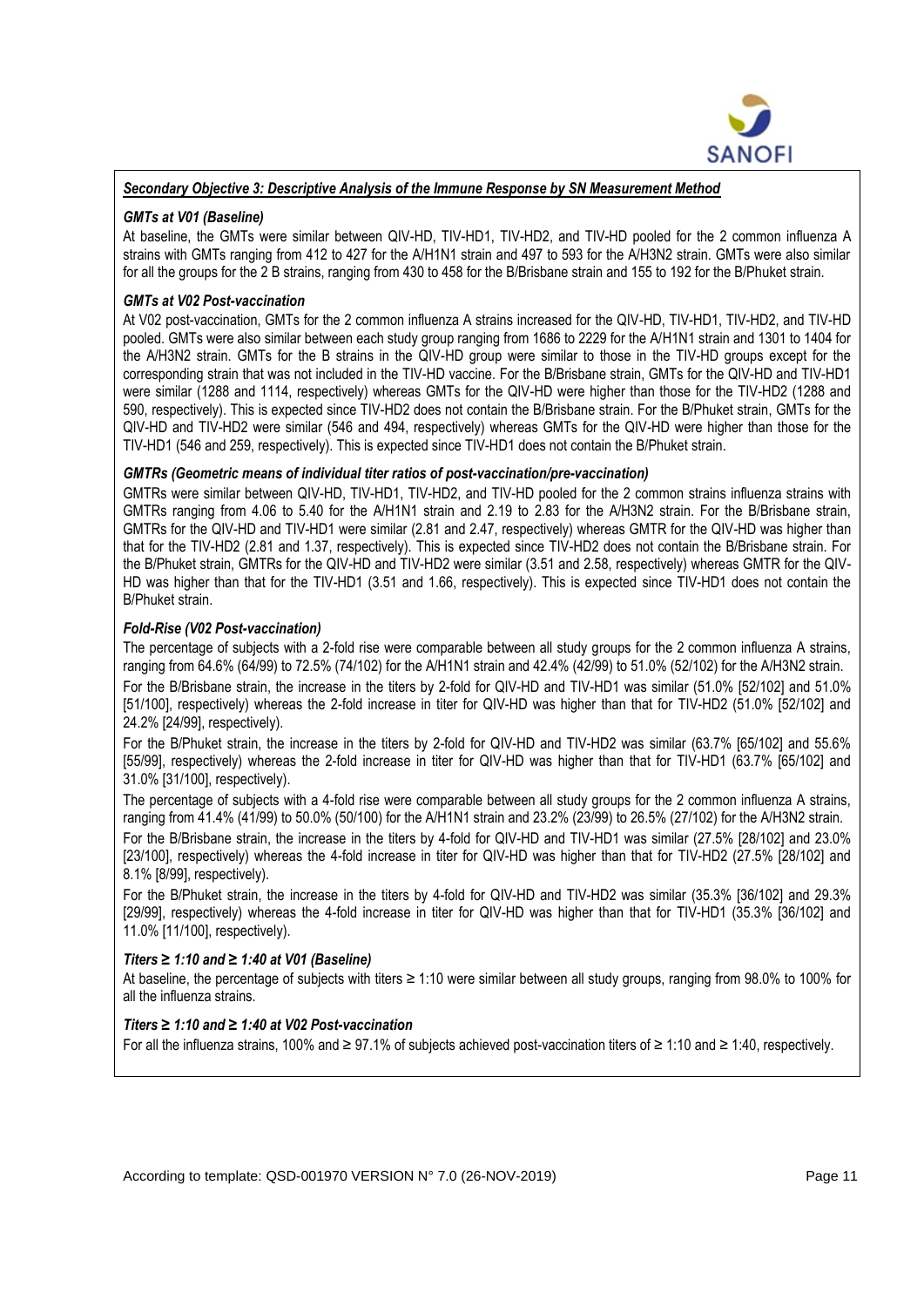

### *Additional Immunogenicity Analyses using using ELLA*

#### *GMTs at V01 (Baseline)*

At baseline, GMTs were similar between QIV-HD, TIV-HD1, TIV-HD2, and TIV-HD pooled ranging from 238 to 312 for the N1 antigen and 41.2 to 45.2 for the N2 antigen.

#### *GMTs at V02 Post-vaccination*

At V02 post-vaccination, GMTs increased for the QIV-HD, TIV-HD1, TIV-HD2, and TIV-HD pooled. GMTs were also similar between each study group ranging from 398 to 505 for the N1 antigen and 74.5 to 86.9 for the N2 antigen.

#### *GMTRs*

GMTRs were similar between QIV-HD, TIV-HD1, TIV-HD2, and TIV-HD pooled ranging from 1.61 to 1.71 for the N1 antigen and 1.65 to 2.12 for the N2 antigen.

#### *Fold-Rise (V02 Post-vaccination)*

For the N1 antigen, the percentages of subjects with a 2-fold rise were 50.0% (51/102), 49.0% (49/100), and 51.0% (50/98) for the QIV-HD, TIV-HD1, and TIV-HD2 groups, respectively.

For the N2 antigen, the percentages of subjects with a 2-fold rise were 64.0% (64/100), 62.0% (62/100), and 50.0% (49/98) for the QIV-HD, TIV-HD1, and TIV-HD2 groups, respectively.

For the N1 antigen, the percentages of subjects with a 4-fold rise were 11.8% (12/102), 16.0% (16/100), and 12.2% (12/98) for the QIV-HD, TIV-HD1, and TIV-HD2 groups, respectively.

For the N2 antigen, the percentages of subjects with a 4-fold rise were 23.0% (23/100), 18.0% (18/100), and 9.2% (9/98) for the QIV-HD, TIV-HD1, and TIV-HD2 groups, respectively.

#### *Titers ≥ 1:10 and ≥ 1:40 at V01 (Baseline)*

At baseline, the percentages of subjects with titers ≥ 1:10 were 100.0% for all study groups for the N1 antigen.

For the N2 antigen, the percentages of subjects with titers  $\geq 1:10$  were  $98.0\%$  (100/102), 97.0% (97/100), and 97.0% (96/99) for the QIV-HD, TIV-HD1, and TIV-HD2 groups, respectively.

For the N1 antigen, the percentages of subjects with titers ≥ 1:40 were 100.0% (102/102), 99.0% (99/100), and 96.0% (95/99) for the QIV-HD, TIV-HD1, and TIV-HD2 groups, respectively.

For the N2 antigen, the percentages of subjects with titers ≥ 1:40 were 65.7% (67/102), 63.0% (63/100), and 63.6% (63/99) for the QIV-HD, TIV-HD1, and TIV-HD2 groups, respectively.

## *Titers ≥ 1:10 and ≥ 1:40 at V02 Post-vaccination*

For the N1 antigen, 100% of subjects achieved post-vaccination titers of  $\geq 1:10$  and  $\geq 1:40$ .

For the N2 antigen, ≥ 99.0% of subjects achieved post-vaccination titers of ≥ 1:10. The post-vaccination titers of ≥ 1:40 were 84.0% (84/100), 83.3% (85/102), and 83.7% (82/98) for the QIV-HD, TIV-HD1, and TIV-HD2 groups, respectively.

### **Safety**

### **Solicited Reactions Between D0 and D7**

#### *Solicited Injection Site Reactions*

Within 7 days after vaccination, the percentages of subjects who reported at least 1 solicited injection site reaction were 44.1% (779/1768) and 39.8% (354/889) in the QIV-HD and TIV-HD pooled groups, respectively.

The most frequently reported solicited injection site reaction was pain, reported by 41.3% and 36.4% in the QIV-HD and TIV-HD pooled groups, respectively. Injection site reactions that were less frequently reported by subjects in the QIV-HD and TIV-HD pooled groups were erythema (6.2% and 5.7%, respectively), swelling (4.9% and 4.7%, respectively), induration (3.7% and 3.5%, respectively), and bruising (1.3% and 1.1, respectively).

The majority of solicited injection site reactions in the study groups were of Grade 1 intensity, started within the first 3 days after vaccination, and resolved spontaneously within 7 days of onset.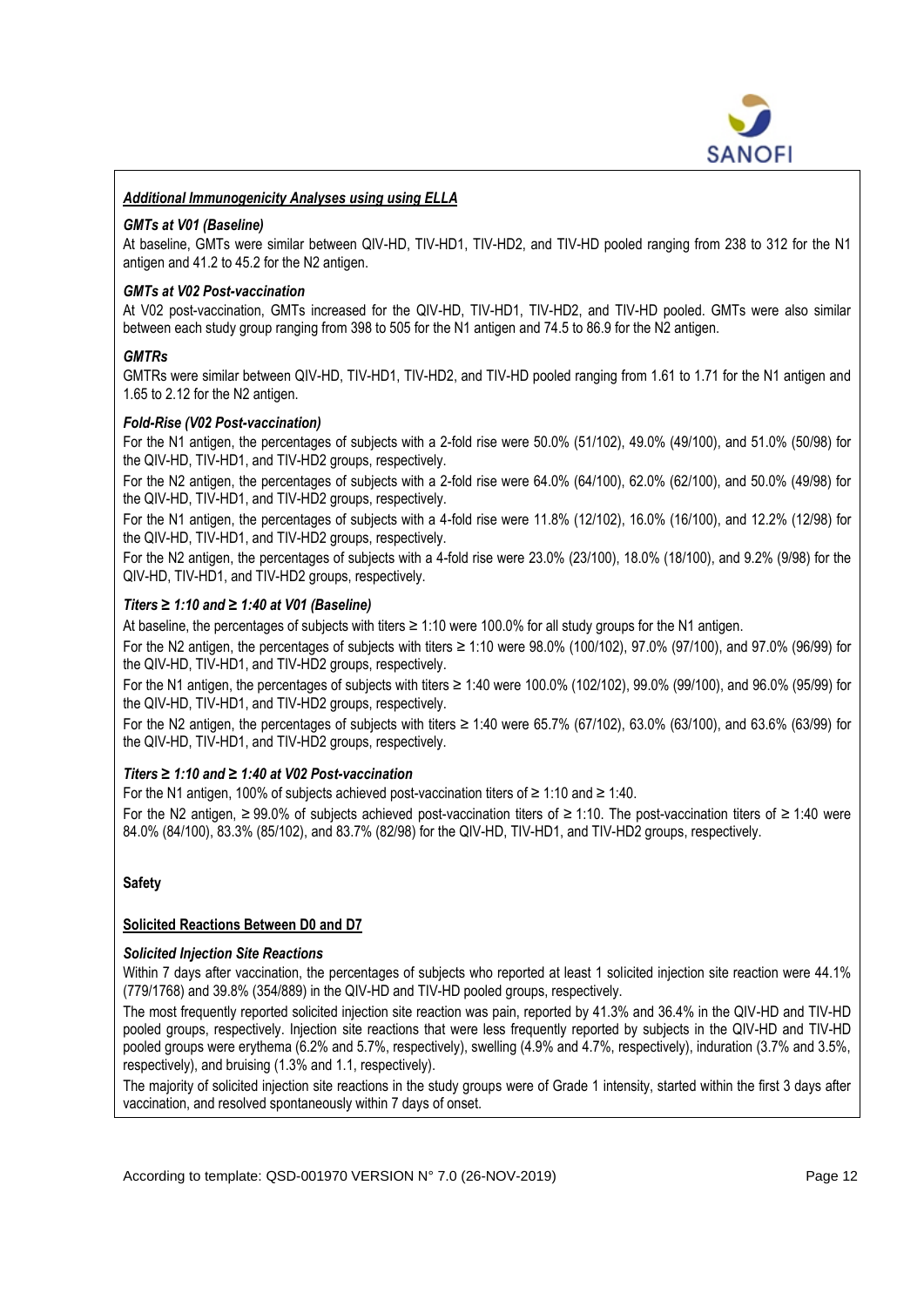

There were few reports of Grade 3 solicited injection site reactions with 26 (1.5%) and 4 (0.4%) subjects in the QIV-HD and TIV-HD pooled groups, respectively. Grade 3 reactions were reported as follows:

- Pain was reported by 12 (0.7%) and 2 (0.2%) subjects in the QIV-HD and TIV-HD pooled groups, respectively.
- Erythema was reported by 11 (0.6%) and 2 (0.2%) subjects in the QIV-HD and TIV-HD pooled groups, respectively.
- Swelling was reported by 5 (0.3%) and 1 (0.1%) subjects in the QIV-HD and TIV-HD pooled groups, respectively. There was no Grade 3 swelling reported in the TIV-HD1 group.
- Induration was reported by 3 (0.2%) and 1 (0.1%) subjects in the QIV-HD and TIV-HD pooled groups, respectively. There was no Grade 3 induration reported in the TIV-HD1 group.

### *Solicited Systemic Reactions*

Within 7 davs after vaccination, the percentages of subjects who reported at least 1 solicited systemic reaction were 31.0% (548/1768) and 29.7% (264/889) in the QIV-HD and TIV-HD pooled groups, respectively.

The most frequently reported solicited systemic reaction was myalgia, reported by 22.7% and 18.9% of subjects in the QIV-HD and TIV-HD pooled groups, respectively; followed by headache, reported by 14.4% and 13.6% in the QIV-HD and TIV-HD pooled groups, respectively; and malaise, reported by 13.2% and 13.4% in the QIV-HD and TIV-HD pooled group, respectively. Systemic reactions that were less frequently reported by subjects in the QIV-HD and TIV-HD pooled groups were shivering (5.4% and 4.7%, respectively) and fever (0.4% and 0.9%, respectively).

The majority of solicited systemic reactions in the study groups were of Grade 1 intensity, started within the first 3 days after vaccination, and resolved spontaneously within 7 days of onset.

There were few reports of Grade 3 solicited systemic reactions, with 28 (1.6%) and 9 (1.0%) subjects in the QIV-HD and TIV-HD pooled groups, respectively. Grade 3 reactions were reported as follows:

- Myalgia was reported by 16 (0.9%) and 6 (0.7%) subjects in the QIV-HD and TIV-HD pooled groups, respectively.
- Malaise was reported by 13 (0.7%) and 4 (0.4%) subjects in the QIV-HD and TIV-HD pooled groups, respectively.
- Headache was reported by 11 (0.6%) and 4 (0.4%) subjects in the QIV-HD and TIV-HD pooled groups, respectively.
- Shivering was reported by 5 (0.3%) and 3 (0.3%) subjects in the QIV-HD and TIV-HD pooled groups, respectively. There was no Grade 3 shivering reported in TIV-HD2 group.
- Fever was reported by 3 (0.2%) and 2 (0.2%) subjects in the QIV-HD and TIV-HD pooled groups, respectively.

### **Unsolicited AEs Between D0 and D28**

Overall, the percentages of subjects reporting at least 1 unsolicited AE were comparable across the study groups: 16.4% (292/1777), 17.8% (79/443), and 15.1% (68/450) subjects in the QIV-HD, TIV-HD1, and TIV-HD2 groups, respectively. Grade 3 unsolicited non-serious AEs were rare in all groups, with 14 (0.8%), 3 (0.7%), and 7 (1.6%) subjects in the QIV-HD, TIV-HD1, and TIV-HD2 groups, respectively.

### *Immediate Unsolicited AEs*

A total of 7 subjects reported 10 unsolicited AEs within 30 minutes after vaccination; 5 subjects in the QIV-HD group reported 7 AEs and 2 subjects in the TIV-HD2 group reported 3 AEs. None of the AEs were Grade 3 in intensity:

### *Unsolicited Non-serious Injection Site AR*

Within 28 days after vaccination, a total of 13 (0.7%), 4 (0.9%), and 3 (0.7%) subjects in the QIV-HD, TIV-HD1, and TIV-HD2 groups, respectively, reported at least 1 unsolicited non-serious injection site reactions. None of the ARs were of Grade 3 intensity.

### *Unsolicited Non-serious Systemic AEs*

Within 28 days after vaccination, a total of 269 (15.1%), 70 (15.8%), and 65 (14.4%) subjects in the QIV-HD, TIV-HD1, and TIV-HD2 groups, respectively, reported at least 1 unsolicited non-serious systemic AE.

The most common (occurring in > 1% of subjects) unsolicited systemic AEs were in the system organ classes of:

• Infections and infestations and included upper respiratory tract infection, reported by 19 (1.1%), 9 (2.0%), and 3 (0.7%) subjects in the QIV-HD, TIV-HD1, and TIV-HD2 groups, respectively.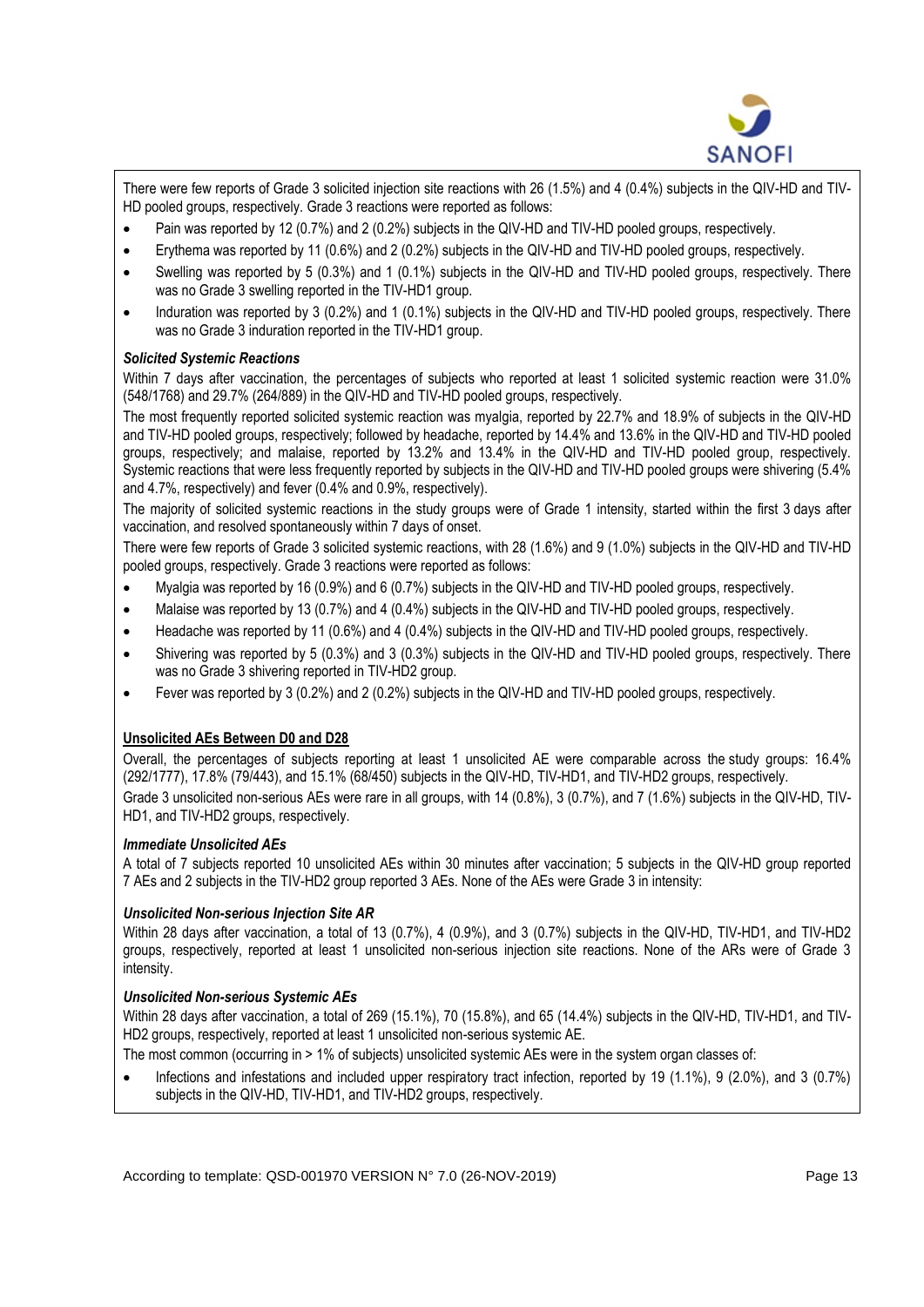

• Respiratory, thoracic and mediastinal disorders and included: cough, reported by 30 (1.7%), 10 (2.3%), and 5 (1.1%) subjects in the QIV-HD, TIV-HD1, and TIV-HD2 groups, respectively; and nasal congestion, reported by 8 (0.5%), 5 (1.1%), and 3 (0.7%) subjects in the QIV-HD, TIV-HD1, and TIV-HD2 groups, respectively.

Most of the unsolicited non-serious systemic AEs were of Grade 1 or 2 intensities. Grade 3 unsolicited non-serious systemic AEs were reported by a total of 14 (0.8%), 3 (0.7%), and 7 (1.6%) subjects in the QIV-HD, TIV-HD1, and TIV-HD2 groups, respectively.

## *Unsolicited Non-serious Systemic ARs*

Unsolicited non-serious systemic ARs were reported by a total of 22 (1.2%), 4 (0.9%), and 6 (1.3%) subjects in the QIV-HD, TIV-HD1, and TIV-HD2 groups, respectively. None of the ARs were of Grade 3 intensity.

## *AEs Leading to Withdrawal from the Study*

Within 28 days after vaccination, there were a total of 3 AEs leading to withdrawal from the study: 1 subject in the QIV-HD group died suddenly of natural causes, 1 subject in the TIV-HD1 group experienced Myocardial infarction, and 1 subject in the TIV-HD1 group experienced a rib fracture. All AEs leading to withdrawal from the study were considered SAEs and were assessed as not related to the study vaccination by the Investigator.

## **Deaths, Other SAEs, and other Significant AEs**

## *Deaths*

A total of 5 deaths were reported during the study: 3 subjects in the QIV-HD group and 2 subjects in the TIV-HD1 group.

## *Deaths within 28 Days after Vaccination at V01*

Within 28 days after vaccination, there was 1 death in the QIV-HD group and 1 death in TIV-HD1 group. Both deaths were assessed as not related to the study vaccination by the Investigator.

- QIV-HD group: Subject 840001700005 died suddenly of natural causes 6 days after vaccination.
- TIV-HD1 group: Subject 840001100025 experienced myocardial infarction 25 days after vaccination. The subject was hospitalized and died on the same day.

# *Deaths after V02*

During the 6-month follow-up period, there were 2 deaths reported in the QIV-HD group and 1 death reported in the TIV-HD1 group. All deaths were assessed as not related to the study vaccination by the Investigator.

- QIV-HD group: Subject 840002900005 experienced acute respiratory infection 168 days after vaccination. The subject was hospitalized and died 5 days later.
- QIV-HD group: Subject 840000100014 experienced prostate cancer 105 days after vaccination. The subject was hospitalized and died 6 days later.
- TIV-HD1 group: Subject 840000100039 experienced pneumonia 87 days after vaccination. The subject was hospitalized and died 18 days later.

# *SAEs Other Than Deaths*

A total of 128 subjects experienced 162 SAEs during the study, 9 subjects within the first 7 days after vaccination at V01, 31 subjects within 28 days after vaccination, and 104 subjects after D28 through the 6-month follow-up. One SAE was considered as related to the vaccine by the Investigator, and 3 SAEs led to discontinuation from the study.

### *All and Related SAEs within 28 Days after Vaccination at V01*

A total of 31 subjects experienced 37 SAEs within the first 28 days after vaccination on D0: 19 (1.1%) subjects in the QIV-HD group experienced 23 SAEs, 7 (1.6%) subjects in the TIV-HD1 group experienced 8 SAEs, and 5 (1.1%) subjects in the TIV-HD2 group experienced 6 SAEs; none were considered as related to the vaccine by the Investigator and 1 SAE in the TIV-HD1 group led to termination from the study:

• TIV-HD1 group: Subject 840001400009 suffered from fractured ribs 21 days after vaccination. The subject was diagnosed with worsening of left hip osteoarthritis and was hospitalized. The subject recovered 6 days later. This event led to termination from the study.